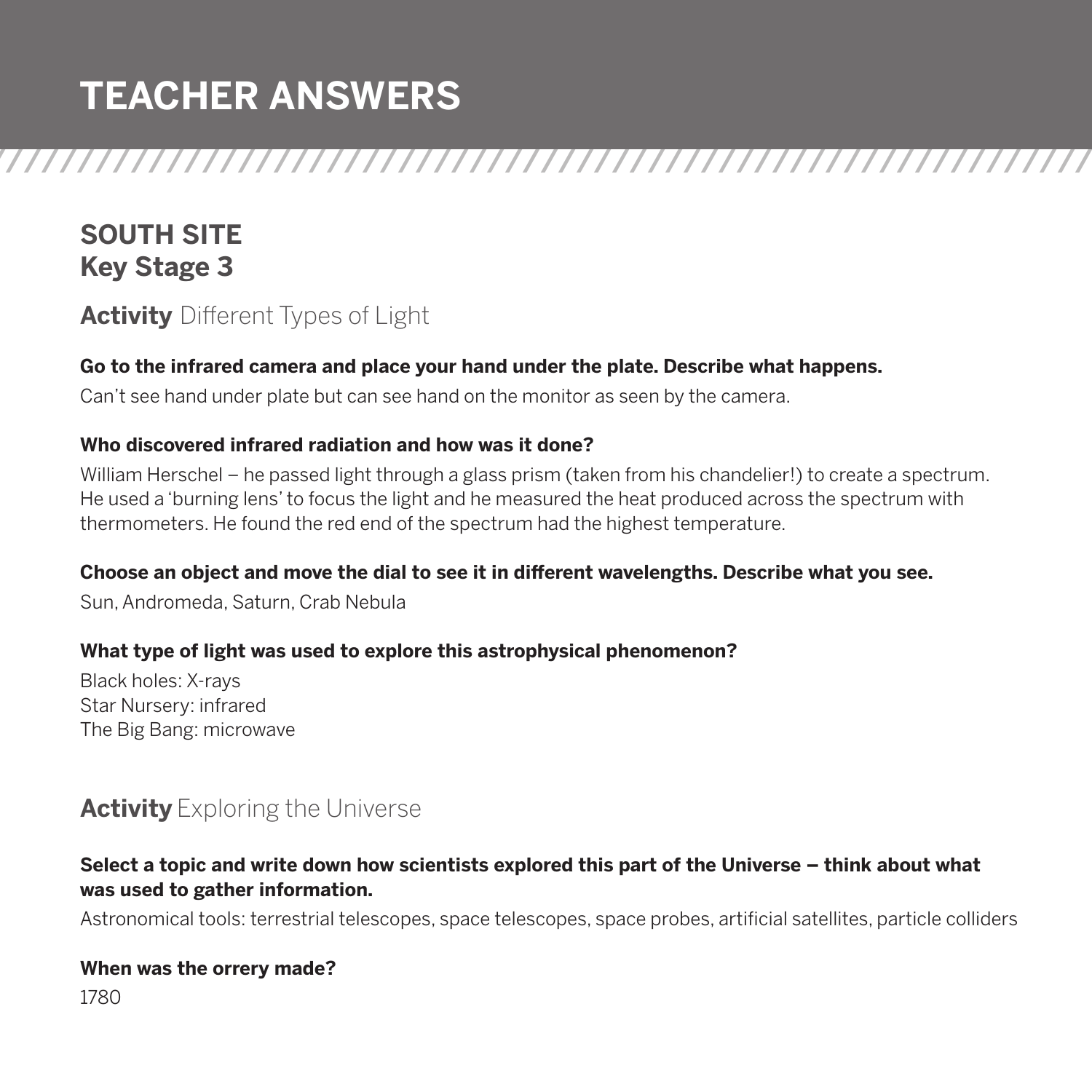#### **How many planets can you see? Explain this.**

6 planets can be seen - the orrery was built before the discovery of Uranus and Neptune.

#### **Why does the Earth orbit the Sun and not the other way round?**

The Earth is significantly less massive than the Sun so the common centre of mass of the Earth-Sun system lies within the Sun. If the masses were similar they would orbit each other.

#### **Explain how the spectroscope helped us explore the Universe.**

Spectroscopes produce a spectrum from visible light – by looking at absorption and emission lines in a spectrum we can find out what stars are made of, how hot they are and whether they are moving towards us or away from us.

# **Activity** Space Probes

#### **Where is your probe going?**

Options are: Venus, comet and Ganymede (moon of Jupiter)

#### **Do you think we should send people instead of probes? Why?**

**Points to consider:**  Cost of sending people into space Safety and health concerns Advancement of human exploration Mission duration

#### **Do you think we should be spending billions of dollars on building space probes? Why?**

**Points to consider:**

Exploring the Solar System helps us understand its formation and evolution We may want to extract minerals and other resources from other planets and moons We could focus all financial resources to the Earth and improve our standard of living here Its part of the intrinsic human desire to explore and discover new things – this expands our knowledge and may help us do things better on the Earth

#### **How did we explore this planet/moon and what did we find out?**

The Cassini-Huygens space probe explored the gas giant Saturn and its largest moon Titan. Titan is -190 °C and rains liquid methane. There are pebbles and boulders on the surface made of ice.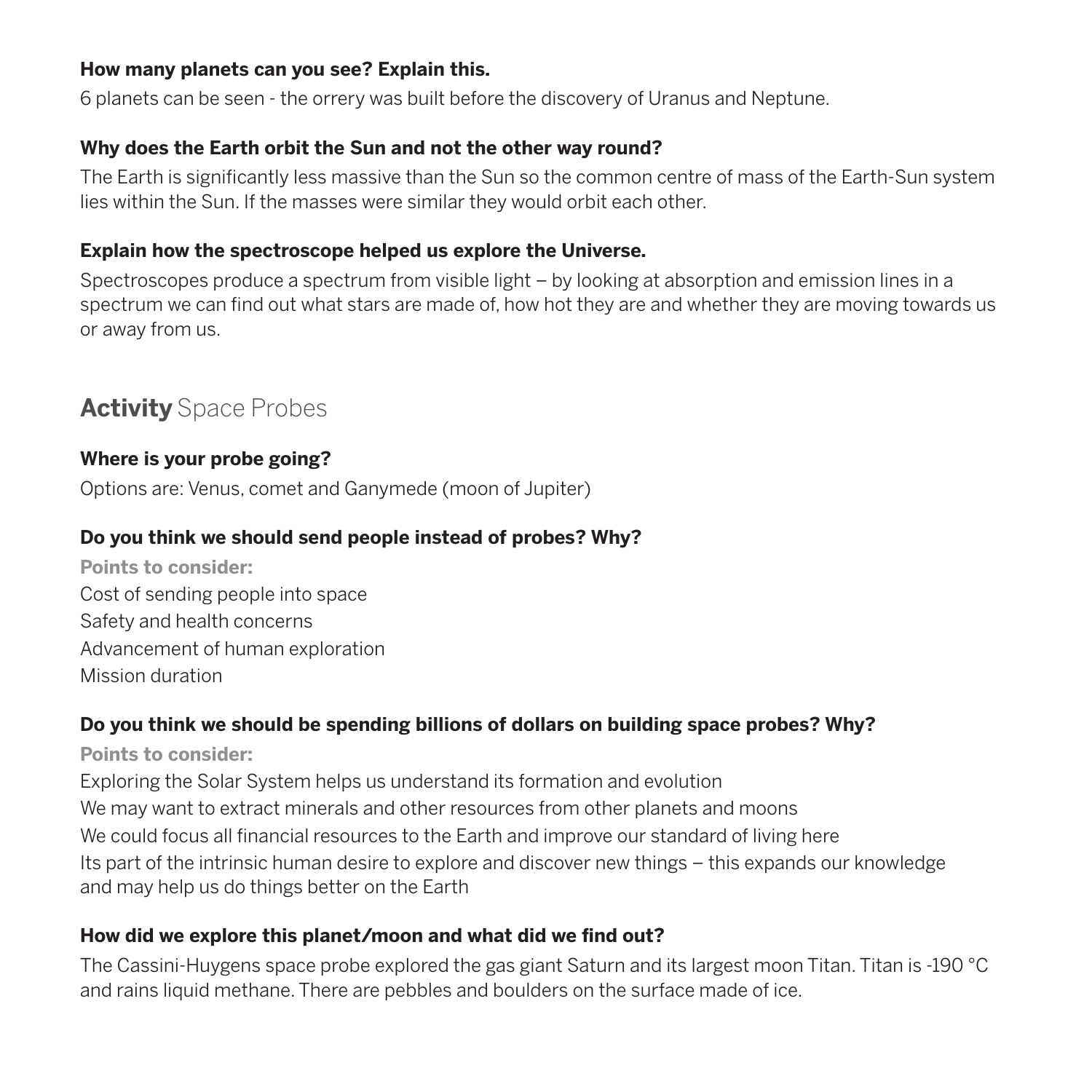# **SOUTH SITE Key Stage 4**

### **Activity** Multi-Wavelength Astronomy

#### **Write down a few things we have discovered about the Universe.**

The birth of the Universe, the formation of the Solar System, properties of the planets and moons, the existence of other solar systems (extrasolar planets), the structure of the Milky Way, the presence of other galaxies and their properties.

#### **Put these types of light in the correct order starting with the highest energy radiation: X-ray; infrared; radio; gamma-ray; ultraviolet; microwave; visible.**

Gamma-ray, X-ray, ultraviolet, visible, infrared, microwave, radio

#### **What are they part of?**

The electromagnetic spectrum

#### **Why do we use infrared telescopes to look at objects in space?**

Infrared light can penetrate dust allowing us to see more of the object.

#### **What do you think might affect an infrared telescope on Earth?**

The atmosphere absorbs a lot of infrared light.

#### **Who discovered infrared radiation and how was it done?**

William Herschel – he passed light through a glass prism (taken from his chandelier!) to create a spectrum. He used a 'burning lens' to focus the light and he measured the heat produced across the spectrum with thermometers. He found the red end of the spectrum had the highest temperature.

#### **Choose an object and move the dial to see it in different wavelengths. Describe what you see.**

Sun, Andromeda, Saturn, Crab Nebula

#### **How can we see this emission from the objects above (where are the telescopes?)**

They are in space above the atmosphere (the atmosphere blocks high energy light from extreme UV to gamma-ray and a large part of the infrared spectrum).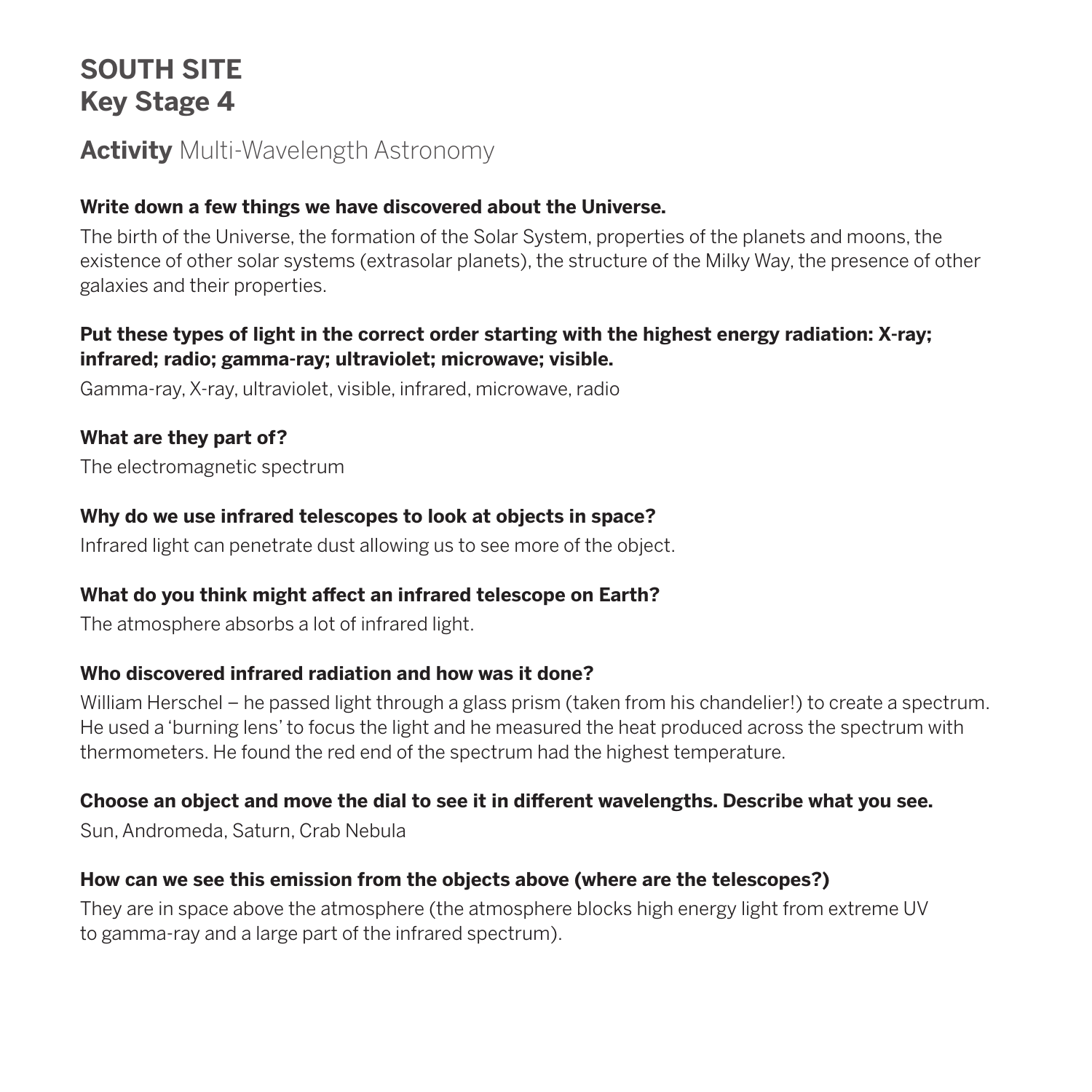# **Activity** Elements in the Universe

#### **Where did all of the elements we see on Earth originally come from?**

They were made in a star many times more massive than our Sun which underwent a supernova explosion releasing the matter into space. Some of this matter clumped together under gravity to form the Sun and planets, including the Earth.

#### **Look at the Allende meteorite. Shade in the correct elements in the periodic table below.**

Magnesium (Mg), calcium (Ca), silicon (Si), iron (Fe), aluminium (Al)

#### **Which part of the Solar System do you think meteorites come from?**

The asteroid belt

#### **How can we find out the composition of stars?**

We look at the spectrum of a star – we can measure the wavelengths of spectral lines and compare them to existing spectra of atoms and molecules to identify what is in the star.

#### **What type of star is Betelgeuse?**

M2 – red supergiant

#### **What type of star is Bellatrix?**

B2 – blue giant

#### **Why are these stars different colours?**

They have different surface temperatures

**NORTH SITE Key Stage 3**

### **Activity** Observing with the 28 Inch

#### **What does the measurement 28 inches refer to:**

The diameter of the lens. This is still the case for today's commercially available telescopes with mirrors or lenses (reflecting or refracting). For instance reflecting telescopes 8 inches plus are recommended for viewing planetary details such as the great red spot on Jupiter and the rings of Saturn.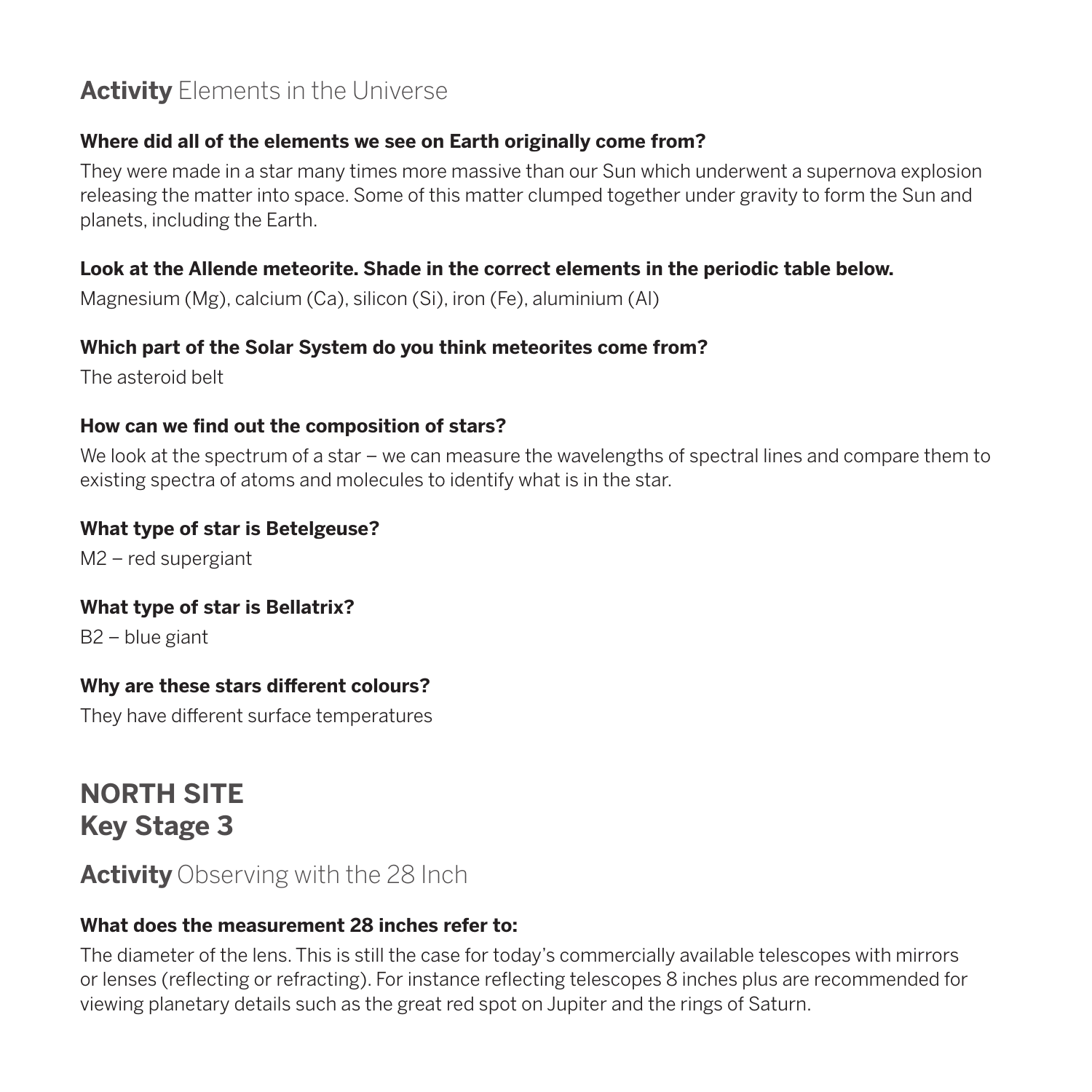#### **Why switch to red lights?**

To help night vision while still being able to see the telescope to move it.

#### **Why did the dome have to change?**

The older telescope was the 12 inch Mertz – it was significantly smaller. The previous 'barrel' dome was fit for purpose, but had to be replaced with the onion dome to fit the newer telescope. Also this telescope at lower altitudes still pokes out of the open slit! A lot of care is taken when moving the telescope left and right at low altitudes with the dome.

- **1** Check the wind speeds so the dome doesn't blow off! (Wind speed indicators are to the left and up when you come through the door).
- **5** Switch off the bright white lights and switch on the very dim red lights to keep your night vision.
- **2** Take off the dust cap at the top of the telescope. It's bigger than the size of a dustbin lid!
- **4** Open the dome slit so the telescope has a gap to see through. Warning! Dust and dirt may fall into the room at this point.
- **6** Move the telescope dome around so that the gap in the dome is facing your chosen star or planet.
- **3** Move the telescope away from the dome slit to prevent dust and dirt falling onto the lens.
- **7** Move the telescope to the right part of the sky to point at your chosen star or planet and look through it.

### **Activity** Communicating Time

#### **What is the imaginary line around the Earth that divides the world into the Northern and Southern hemisphere?**

The equator.

**How many degrees are in a circle?** 360 degrees

**How segments are there around the globe?** 24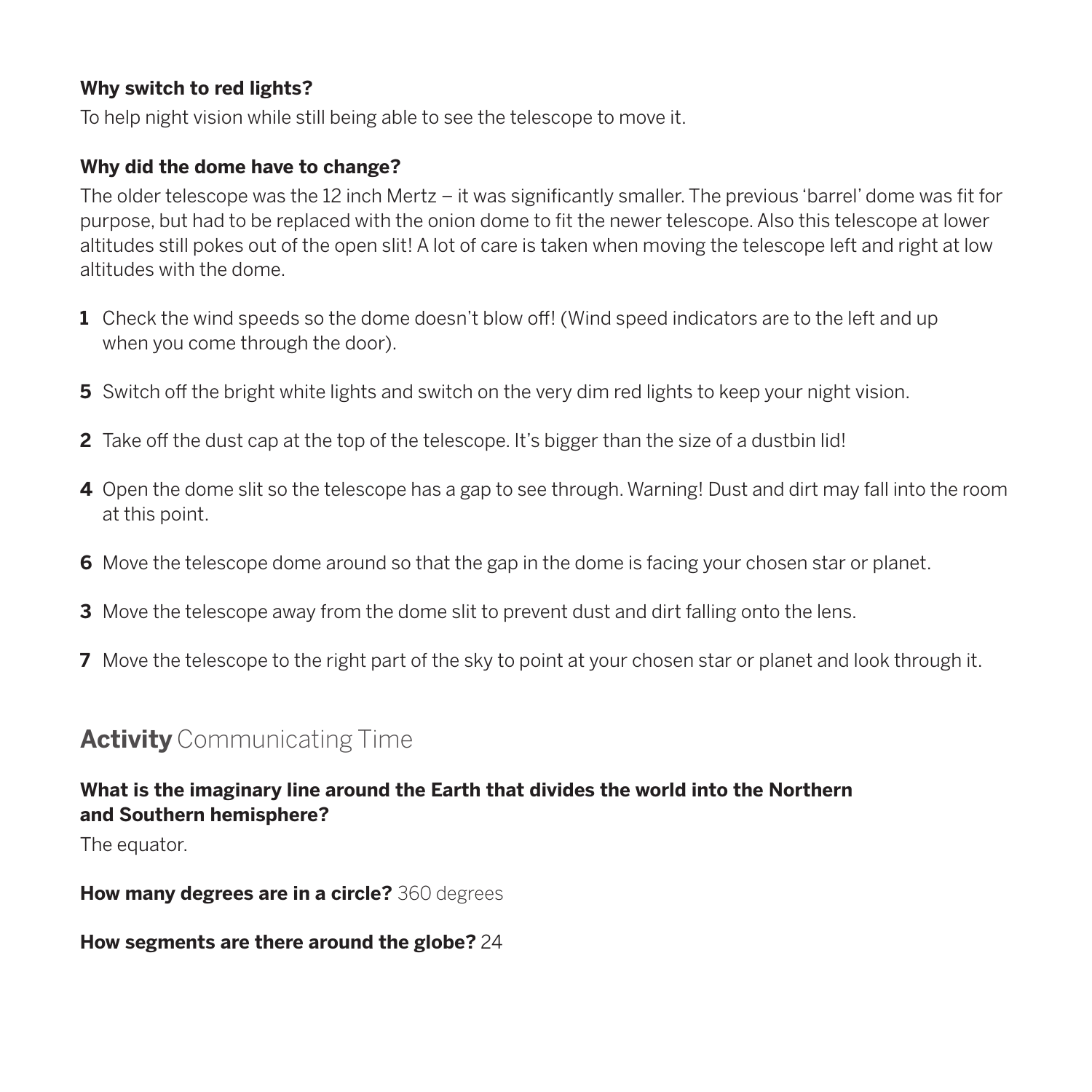#### **Move 15 degrees East from Greenwich (along the same latitude). Which country are you now in?**

- X Poland
- • Germany
- Sweden
- • Czech Republic

#### **Move 37.5 degrees East from Greenwich (along the same latitude). Which country are you now in?**

- X Russia
- • Ukraine
- • Belarus
- • Finland

**Long ago people used a timepiece with no moving parts that uses light and shadow to tell their local time. Do you know what it was?**

A sundial.

**Travel from Dover to Reykjavik in Iceland. Which direction did you need to travel in (East/West)? Are you behind or ahead of Greenwich Time? And by how many minutes?**

- East, Ahead, 60 mins
- Fast, Behind, 40 mins
- X West, Behind, 90 mins
- West, Ahead, 60 mins

**Travel from Dover to Seoul in South Korea. Which direction did you need to travel in (East/West)? Are you behind or ahead of Greenwich Time? And by how many hours?**

- • West, Behind, 9.5 hours
- • East, Behind, 8.5 hours
- West, Ahead, 9.5 hours
- X East, Ahead, 8.5 hours

### **Activity** Forces and Harrisons Timekeepers

#### **Can you name the forces acting on the pendulum bob?**

F1: Gravity

F2: Tension

#### **When stationary on land, what force will slow the pendulum down and eventually stop it?**

(Think of how brakes on a car or bike work) Friction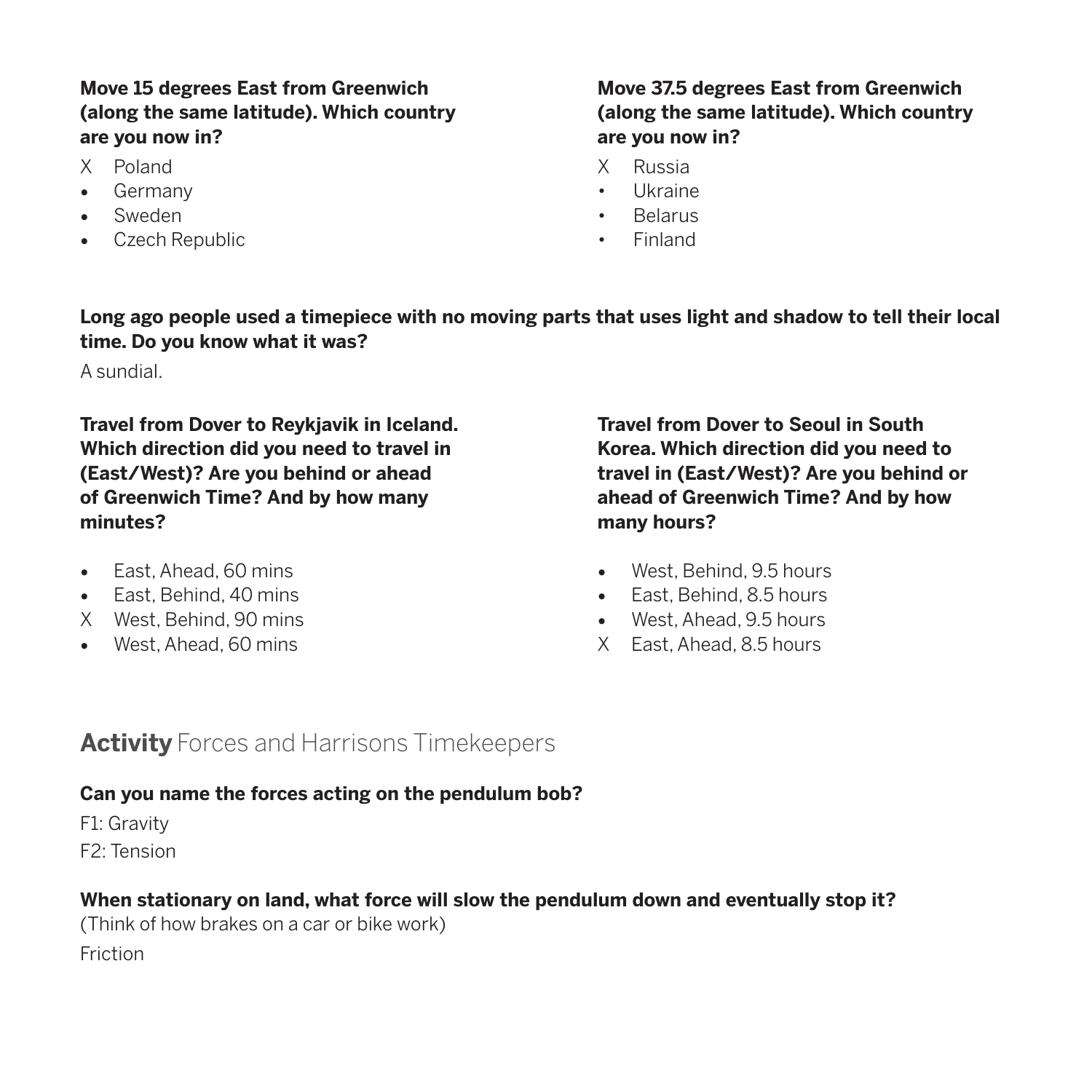#### **Can you identify two ways he did this in his clocks (H1, H2, H3, H4) and learn more about them using the interactives?**

- **1** Springs (This was unnecessary for the small movements in H4)
- **2** Bimetallic Strip. Harrison used this to curb the effect of temperature on the balance spring of H3.

**What other (astronomical) method of finding longitude at sea was used alongside Harrison's timekeepers?** *(HINT Find the panel nearest the largest 90 degree instrument in the gallery).*

The Lunar Distance Method. This used accurate observations of the Moon and the stars to use the Moon like a hand on a clock and the background stars as the dial. Mariners could use a set of tables to work out their longitude using this method. It did take a long time for the calculations to be reduced for ease of use, by which time Harrisons chronometers were proven to be a much faster method of calculating longitude at sea

#### **In the 21st century we have used our skills in timekeeping and space exploration combined to tell our position accurately. What do we use?**

Global Positioning Satellites (GPS)

# **NORTH SITE Key Stage 4**

# **Activity** Mapping the Night Sky

#### **How are the instruments aligned?**

North-South

#### **In which directions can these telescopes move?**

Up-Down

#### **What two properties could you measure using such telescopes?**

- Time (using nearby accurate clock) of the stars passage over the meridian (North-South line).
- • Altitude. How high or low the star is in the sky when crossing the meridian.

### **If the instruments could only move in one set of directions how could you map the whole sky?**

Simply allow the Earth to spin and watch the stars cross the local meridian.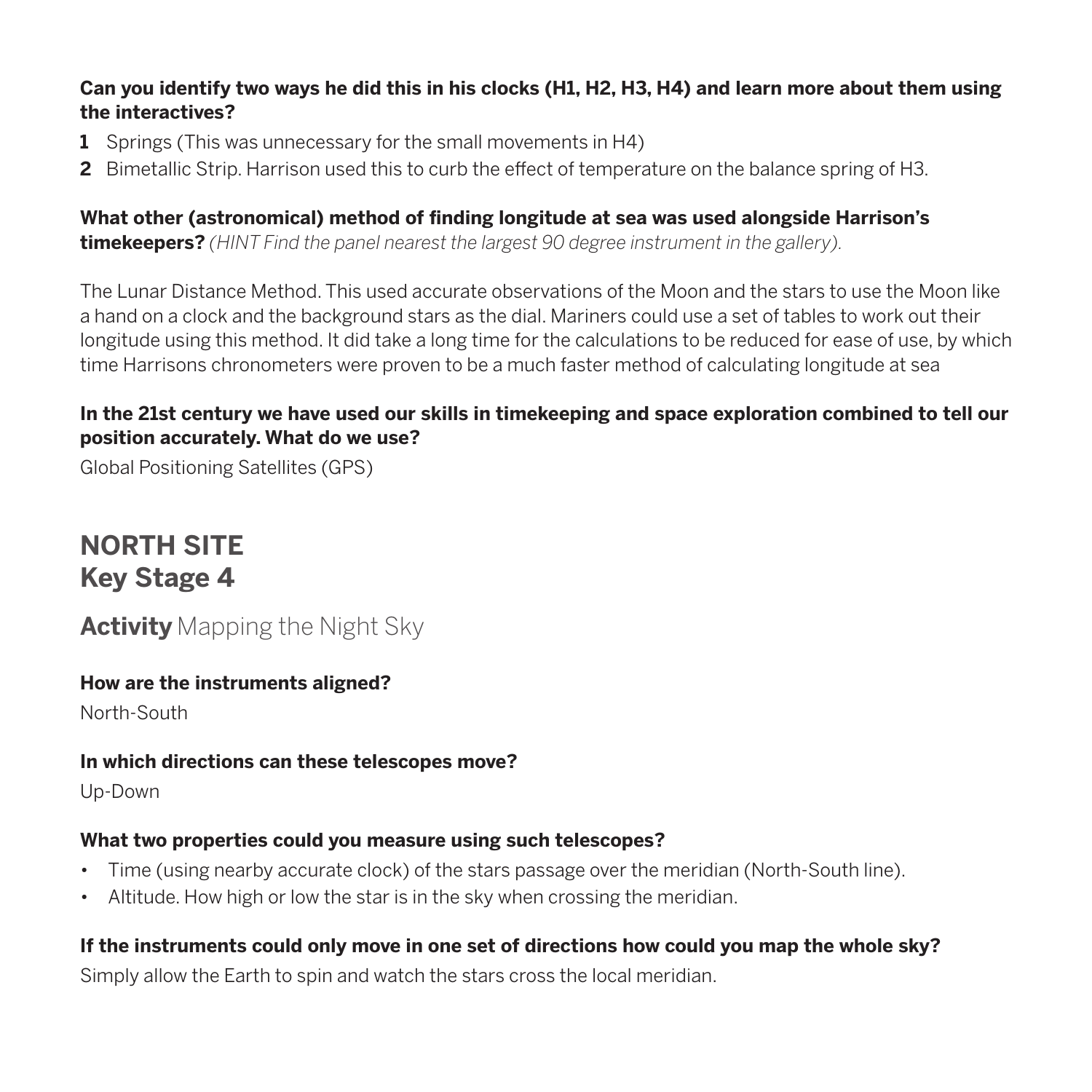#### **As you move from oldest to newest telescope in this building what two improvements can you see in the way they are mounted?**

Suggested answers include: mounting on both sides, larger mounting blocks for greater stability and more freedom of movement (from wall mounted quadrant to transit 'circles' allowing both North and South-facing positioning).

#### **If the Sun passes over the Airy Transit Circle at local noon, how far will the Sun have appeared to move in the sky when the ball is dropped?**

24 hours in a day. Earth spins 360 degrees. That is 15 degrees movement for each hour. The Sun will have appeared to move 15 degrees west along the ecliptic.

## **Activity** Telescope Optics

#### **Fill in the blanks:**

A lens REFRACTS light and light passes through it. A mirror REFLECTS light and light does not pass through it.